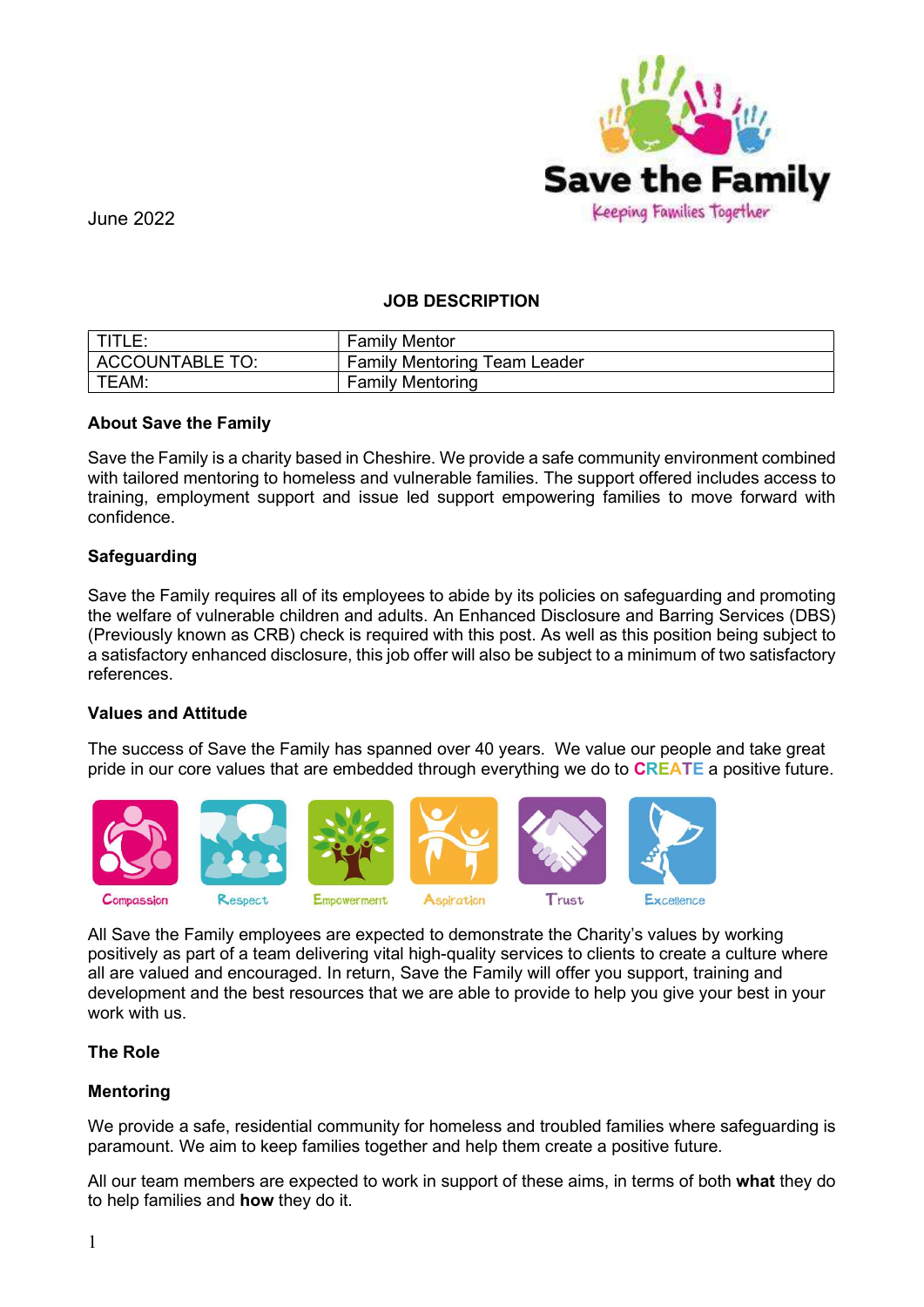

We deliver our service by mentoring families, working in partnership with them to:

- Explore/Clarify the needs that have been identified with them during the referral process
- Develop a set of goals to meet those needs
- Offer support in the implementation of strategies to reach those goals

Mentoring adopts a guiding approach which respects the autonomy of individuals to make their own choices (within safeguarding limits). It promotes a shared understanding of possible barriers to change and empowers people to recognise their strengths and take control of situations in order to reach their goals. Our approach supports families to develop their own problem-solving skills which in turn helps them to develop resilience.

Mentoring is both person and family-centred and is heavily dependent on the ability to communicate with empathy and sensitivity using the skill of active listening.

## Job Purpose

You will act as a mentor, working alongside families to provide guidance and support to enable them to address and overcome barriers to wellbeing to achieve identified outcomes and reach their potential. You will mentor parents to support them to give their children the best possible start in life and lay the foundation for a fulfilling future. You will work closely with other agencies as part of a multi-agency approach with families across the Continuum of Need.

## Principal Accountabilities

- 1. Provide mentoring to individuals and families to develop their self-esteem and potential. Through mentoring, support families to access new experiences, opportunities and perspectives as well as helping them to develop new life skills.
- 2. Using a strengths-based approach, work alongside parents to empower and enable them to overcome identified barriers to progress and achieve better outcomes for themselves and their children.
- 3. Guide parents to help them develop parenting skills, life skills, and other skills identified through a mentoring plan. Work closely with the 'Family Friend' team guiding them on the practical support they can provide to help families move forward positively.
- 4. Remain vigilant about safeguarding requirements at all times, ensuring any issues are addressed in accordance with the charity's procedures, with the guidance and involvement of the Safeguarding Manager.
- 5. Ensure mentoring is linked with specialist support provided by other agencies as part of a Team Around the Family approach. Work effectively with professionals from other agencies through TAF meetings, Child in Need reviews, Child Protection Conferences and Reviews, Core Groups, Care Planning meetings and other such networks. Take the lead on TAF meetings when required.
- 6. Engage and mentor resident families with enterprise activities on site (e.g. in the workshop, craft room), encouraging them to explore their own wants and needs. Support the delivery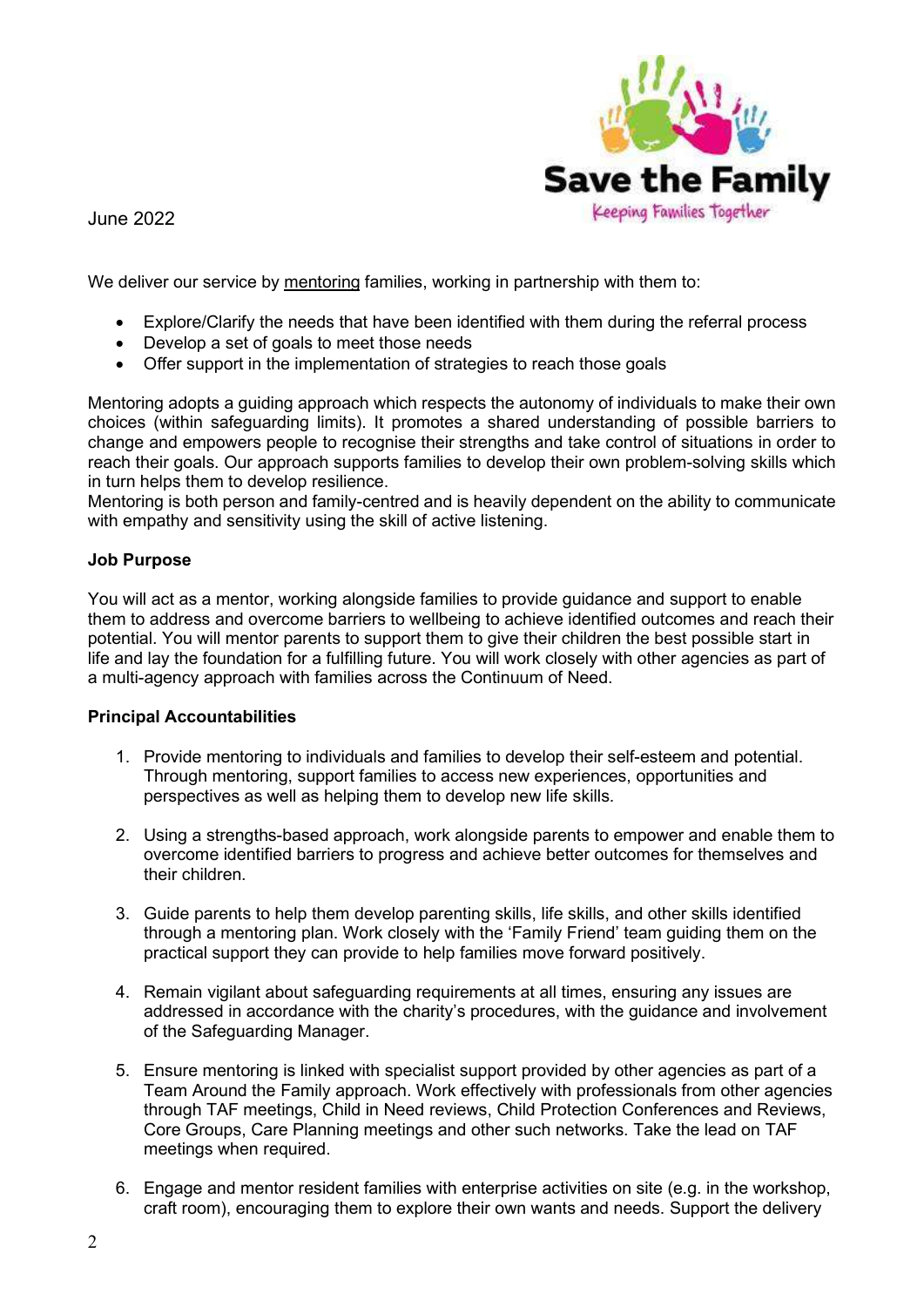

of a range of services for families including group work, family learning, activity events etc.

- 7. Agree plans and measurable outcomes for families. Maintain clear and accurate records of work undertaken and outcomes achieved, reporting these in accordance with funders requirements.
- 8. Identify, record and develop effective communication to cascade any known risks or concerns to relevant colleagues and other external agencies, to maintain and ensure a safe working environment.
- 9. Network and signpost families to relevant external agencies and voluntary bodies in accordance with their needs.
- 10. Drive children (and passenger assistants) to school/nursery and other appointments as necessary using Save the Family vehicles. Ensure the cleanliness and safety of the vehicle in line with health and safety requirements.

#### General requirements

- Carry out your role in an effective and appropriate manner which meets the requirements of Save the Family in accordance with the culture, values, aims and objectives of the charity as detailed in our policy framework and the Code of Conduct for Employees.
- Seek to continuously improve in order that the Charity delivers the best possible service to residents.
- Positively contribute to the Save the Family team working environment and participate in regular internal/external meetings as well as in any training required.
- Act as a positive ambassador for the Charity at all times
- **EXECT** Attend Save the Family Events in support of raising the profile and much needed funds
- Undertake any other duties that may be required from time to time
- Appreciate that there may be a requirement to lone work, due to the nature of the service

This appointment is subject to the receipt of a satisfactory Enhanced Disclosure and Barring Service check and references.

NB: This Job Description forms part of the Contract of Employment of the person appointed to this post. It reflects the position at the present time only and may be changed at management's discretion in the future. As a general term of employment, the Charity may affect any necessary change in job content or may require the post holder to undertake other duties, at any location in the Charity's service, provided that such changes are appropriate to the employee's remuneration and status.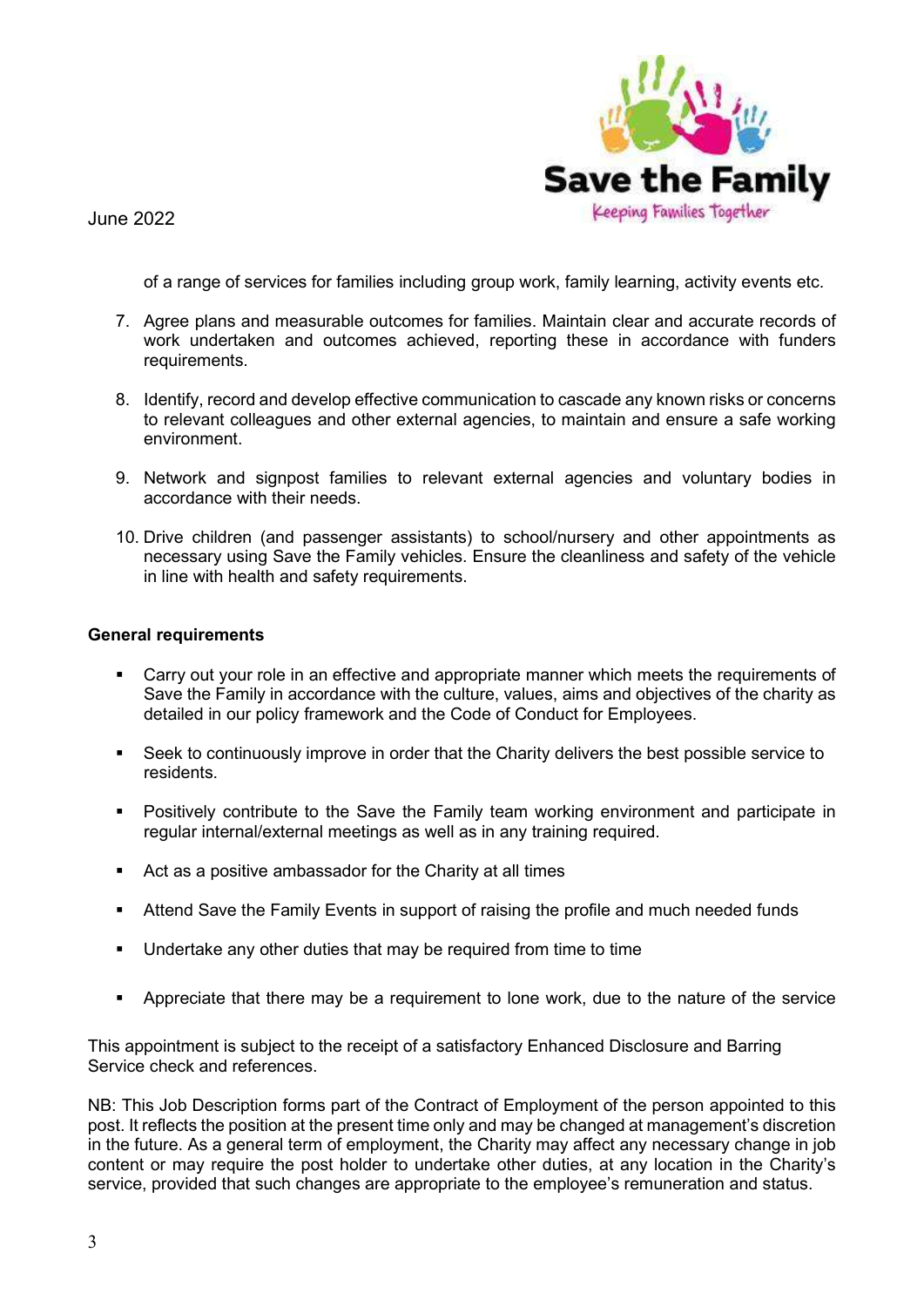

 $\overline{\phantom{a}}$ 

June 2022

# PERSON SPECIFICATION

| <b>Post: Family Mentor</b>                                                                                                                                                                                                                     |                                        |                                    |  |  |
|------------------------------------------------------------------------------------------------------------------------------------------------------------------------------------------------------------------------------------------------|----------------------------------------|------------------------------------|--|--|
| <b>CRITERIA</b>                                                                                                                                                                                                                                | <b>ESSENTIAL /</b><br><b>DESIRABLE</b> | <b>METHOD of IDENTIFICATION</b>    |  |  |
| <b>Qualifications:</b>                                                                                                                                                                                                                         |                                        |                                    |  |  |
| A good standard of education (i.e.<br>GCSE A-C in English and Maths or<br>equivalent)                                                                                                                                                          | <b>Essential</b>                       | CV & covering letter               |  |  |
| Safeguarding training                                                                                                                                                                                                                          | Desirable                              | CV & covering letter               |  |  |
| <b>Mentoring training</b>                                                                                                                                                                                                                      | Desirable                              | CV & covering letter               |  |  |
| <b>Proven Experience:</b>                                                                                                                                                                                                                      |                                        |                                    |  |  |
| Experience of working within a<br>mentoring role, ideally in a family's<br>setting                                                                                                                                                             | Essential                              | CV & covering letter               |  |  |
| Experience of dealing with 'at risk'<br>adults and children on a one to one<br>mentoring basis, with backgrounds<br>including:<br>-Domestic Abuse<br>-Abuse<br>-Mental health issues<br>-Drug and alcohol abuse<br>-Debt<br>-Parenting issues. | Essential                              | CV & covering letter               |  |  |
| Experience of applying safeguarding<br>procedures and practices                                                                                                                                                                                | Essential                              | CV & covering letter<br>/Interview |  |  |
| Working knowledge of Health and<br><b>Safety Practice</b>                                                                                                                                                                                      | <b>Desirable</b>                       | CV & covering letter<br>/Interview |  |  |
| Experience of planning and structuring<br>mentoring activities using own initiative                                                                                                                                                            | Desirable                              | CV & covering letter<br>/Interview |  |  |
| Previous experience working in a role<br>within a project that is outcome driven                                                                                                                                                               | Desirable                              | CV & covering letter<br>/Interview |  |  |
| Experience of working within the TAF<br>(or a similar) framework                                                                                                                                                                               | Desirable                              | CV & covering letter<br>/Interview |  |  |
| <b>Experience of using Motivational</b><br>Interviewing techniques                                                                                                                                                                             | Desirable                              | CV & covering letter<br>/Interview |  |  |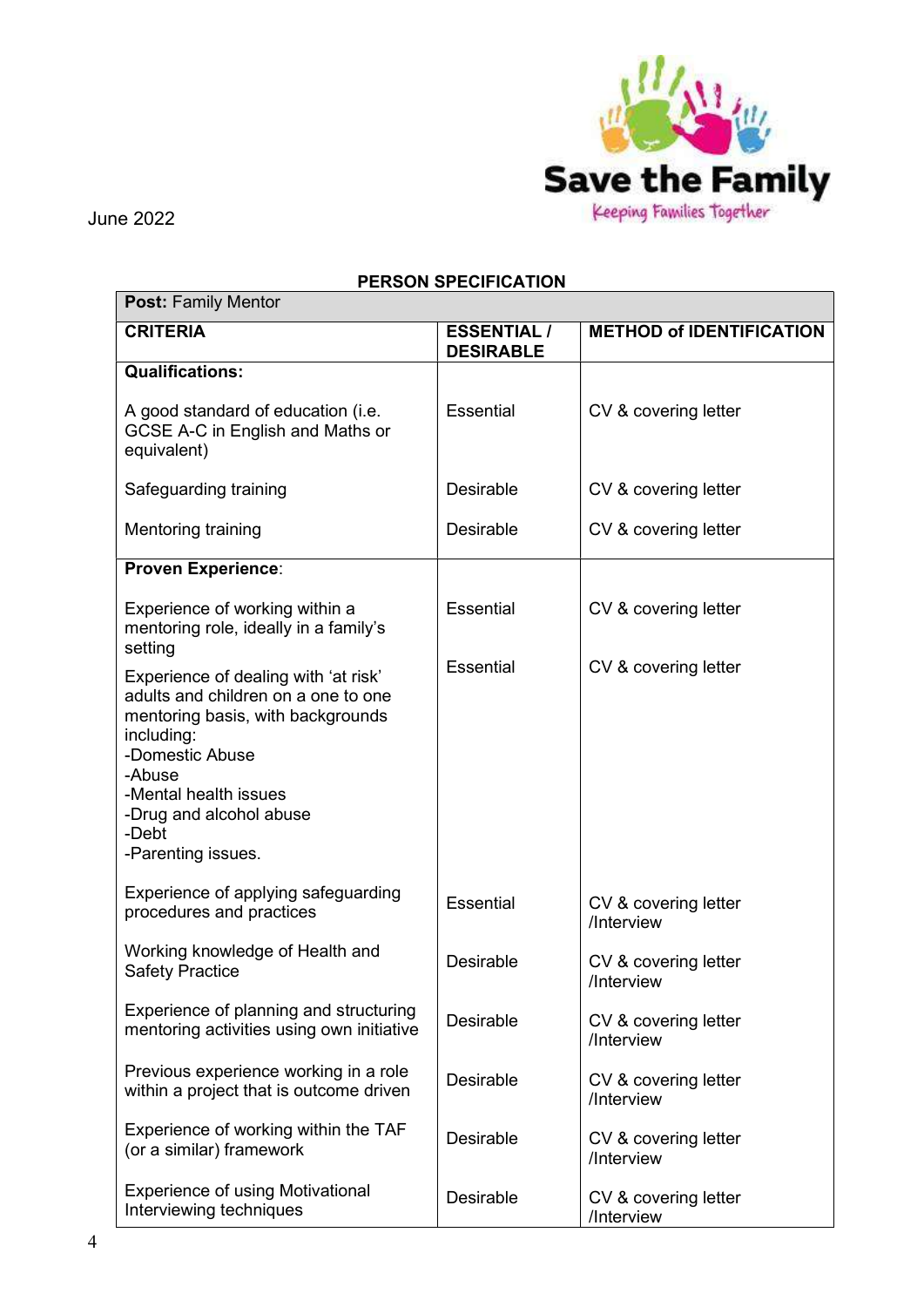

| <b>Full driving Licence</b>                                                                                                                                       | Essential        | CV & covering letter<br>/Interview |
|-------------------------------------------------------------------------------------------------------------------------------------------------------------------|------------------|------------------------------------|
| Willing to drive company vehicles                                                                                                                                 | <b>Essential</b> | CV & covering letter<br>/Interview |
| Knowledge, skills and abilities:                                                                                                                                  |                  |                                    |
| Good communication skills at all levels                                                                                                                           | <b>Essential</b> | Interview                          |
| Compassionate, empathetic person                                                                                                                                  | <b>Essential</b> | Interview                          |
| Good organisational skills                                                                                                                                        | <b>Essential</b> | CV & covering letter               |
| The ability to identify, use, understand<br>and manage emotions using a<br>strengths-based approach to<br>communicate effectively                                 | <b>Essential</b> | Interview                          |
| Be respectful of the mentee's right to<br>self-determination and independence,<br>challenging only when deemed<br>appropriate                                     | <b>Essential</b> | Interview                          |
| The ability to foster positive<br>relationships based on trust and mutual<br>respect                                                                              | Essential        | Interview                          |
| The ability to recognise personal<br>barriers to progress and use mentoring<br>to work with others to overcome them                                               | <b>Essential</b> | Interview                          |
| The ability to monitor work outcomes to<br>ensure targets are met                                                                                                 | <b>Essential</b> | Interview                          |
| Experience of multi-agency working,<br>being a constructive member of a multi-<br>agency team as part of established<br>structures such as TAF and Core<br>Groups | Essential        | Interview                          |
| The ability to lead, take part in and /or<br>use practical enterprise activities to<br>engage and empower residents                                               | <b>Essential</b> | Interview                          |
| <b>Other Attributes:</b><br>Ability to work as part of a team or as a<br>lone worker                                                                              | <b>Essential</b> | CV & covering letter<br>/Interview |